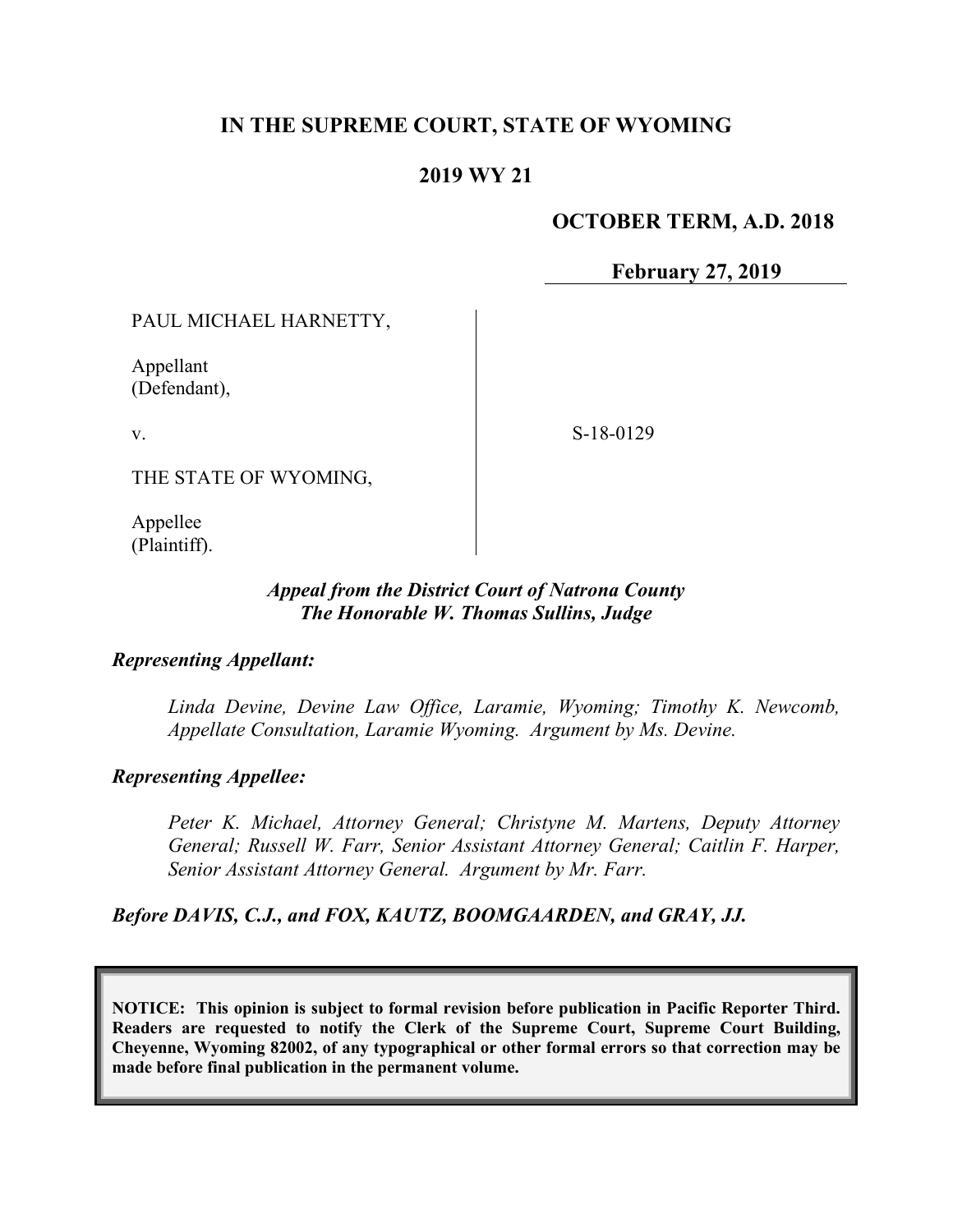### **FOX, Justice.**

[¶1] Paul Michael Harnetty was an OB/GYN in Casper, Wyoming. A jury convicted him of sexually assaulting two of his patients. He contends that there was insufficient evidence to convict him, the district court erred when it denied his proposed theory of defense instruction, and the court erred when it denied his W.R.Cr.P. 34 motion for arrest of judgment. We affirm.

#### *ISSUES*

[¶2] We rephrase the issues as:

- 1. Did the State present sufficient evidence that Dr. Harnetty was in a "position of authority"?<sup>[1](#page-1-0)</sup>
- 2. Did the district court err when it rejected Dr. Harnetty's proposed theory of defense instruction that asked the court to instruct the jury on a different crime than the one the State had charged?
- 3. Did the district court err when it denied Dr. Harnetty's posttrial motion for arrest of judgment?

## *FACTS*

[¶3] Dr. Harnetty was an OB/GYN at Community Health Center in Casper, Wyoming. He was K.L.'s and K.C.'s doctor while both were pregnant.

K.L.'s Testimony

[¶4] Dr. Harnetty delivered K.L.'s first child in 2013. K.L. became pregnant with her second child in April 2015 and continued to see Dr. Harnetty. Approximately four months into her pregnancy, during a regular checkup, Dr. Harnetty rubbed his clothed "genitals against [K.L.'s], put his hand on [her] stomach, and made a comment about how pregnant women turn him on."

[¶5] At a later appointment, K.L. brought her friend along "just to be on the safe side[.]" When Dr. Harnetty first walked into the examination room and saw K.L.'s

<span id="page-1-0"></span><sup>&</sup>lt;sup>1</sup> At the sentencing hearing, Dr. Harnetty's counsel indicated that Dr. Harnetty had lost his medical license. However, because he was referred to as "Dr. Harnetty" throughout the transcripts, and given the factual background in this case, we will refer to him as "Dr. Harnetty" in this opinion.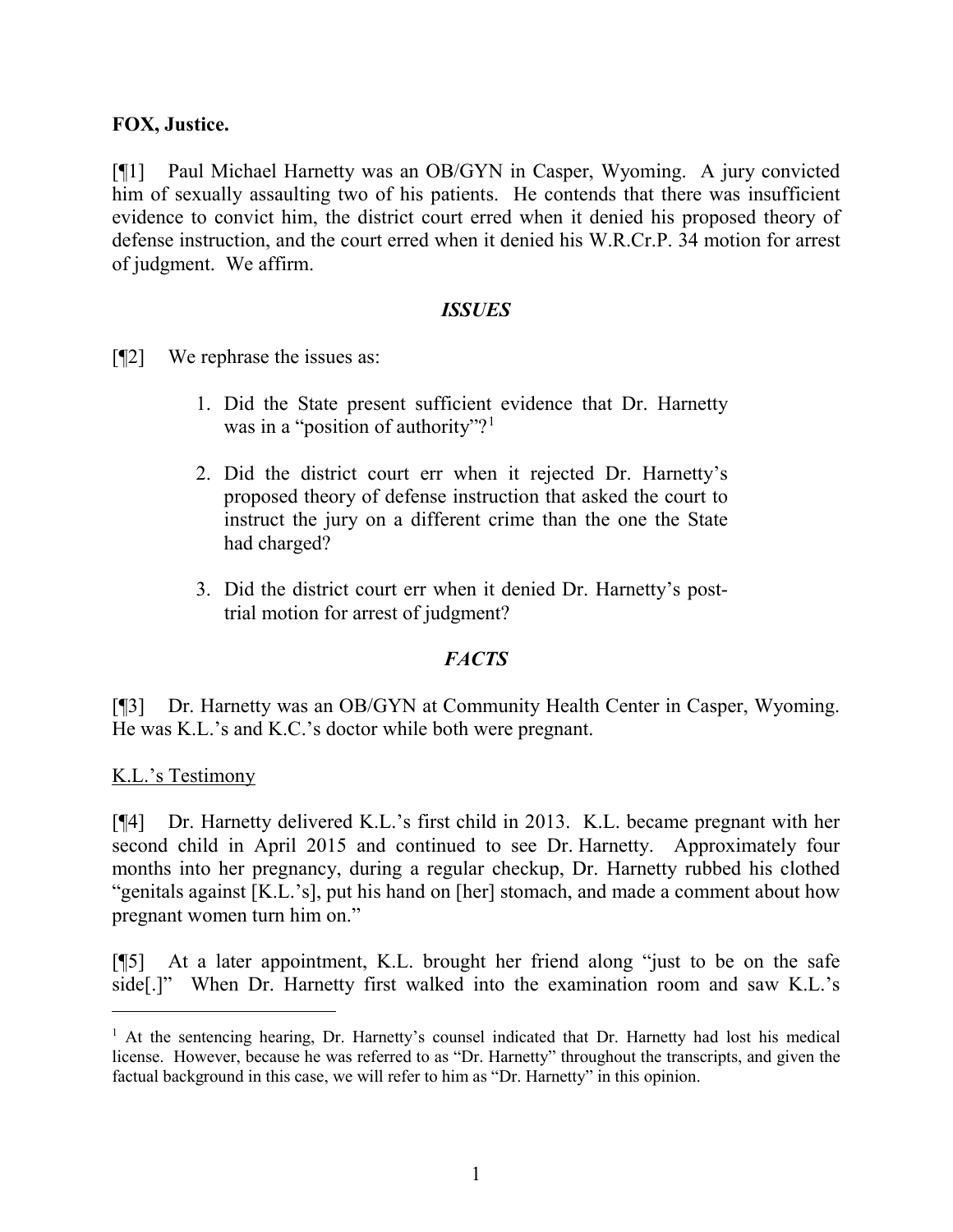friend, he asked if K.L. and her friend had ever been intimate together and whether the two of them would be interested in having sexual relations with him.

[¶6] Later, on approximately August 17, 2015, K.L. had another appointment with Dr. Harnetty to discuss the results of her ultrasound. Dr. Harnetty wanted to check her cervix to see if K.L. had "started dilating." While Dr. Harnetty was checking K.L.'s cervix, she "felt his hand turn, and then he started . . . rubbing [her] clitoris with his thumb in a very caressing way." After K.L. gave him a concerned look, Dr. Harnetty then "turned his hand again and stuck one of his fingers up [her] anus." K.L. testified that she had never before had a "rectal exam done by an OB/GYN." Dr. Harnetty's actions left K.L. "shocked" and wondering "what the hell just happened." K.L. attempted to get another OB/GYN, but could not "because [of her Medicaid] insurance or because of how far along [she] was." She even considered using a midwife, but because she had needed an emergency C-section with her first child, K.L. continued to see Dr. Harnetty.

[¶7] Near the end of her pregnancy, in approximately October 2015, K.L. saw Dr. Harnetty for another checkup, and Dr. Harnetty wanted to check her cervix. Again, Dr. Harnetty "stuck two fingers up [her] anus." K.L. looked at Dr. Harnetty before he left the room and he told her, "I just like to watch the expression on your face." K.L. testified that, at other appointments, Dr. Harnetty would grab her breasts over her shirt, "grope" her buttocks, and tell her that "he wanted to get [her] pregnant."

[¶8] During the pregnancy, K.L. learned she had low amniotic fluid. Dr. Harnetty told her that she had a "high-risk" pregnancy because of her amniotic fluid. After she had an ultrasound, she received a call from Community Health in which they told her that "[W]e see some concerns, so you need to come in this afternoon." K.L. rushed to the office, "freaking out" and crying, only to have Dr. Harnetty tell her that he "just wanted to see [her]." After K.L. called Community Health and complained about Dr. Harnetty, they found another doctor for her. The new doctor informed her that she did not have a highrisk pregnancy, but rather, "a perfect, normal pregnancy" and did not "check [her] cervix once."

# K.C.'s Testimony

[¶9] K.C. also saw Dr. Harnetty at Community Health for her pregnancy. She was pregnant with twins and had a "high-risk" pregnancy. During an exam in October 2013, the "first exam," K.C. testified that Dr. Harnetty did a pelvic exam, and instead of focusing on her cervix or uterus, Dr. Harnetty used his thumb to "rub[] [her] clitoris back and forth" for around three to four minutes. K.C. felt like Dr. Harnetty was "trying to arouse [her] instead of focus[ing] on the" purpose of the exam.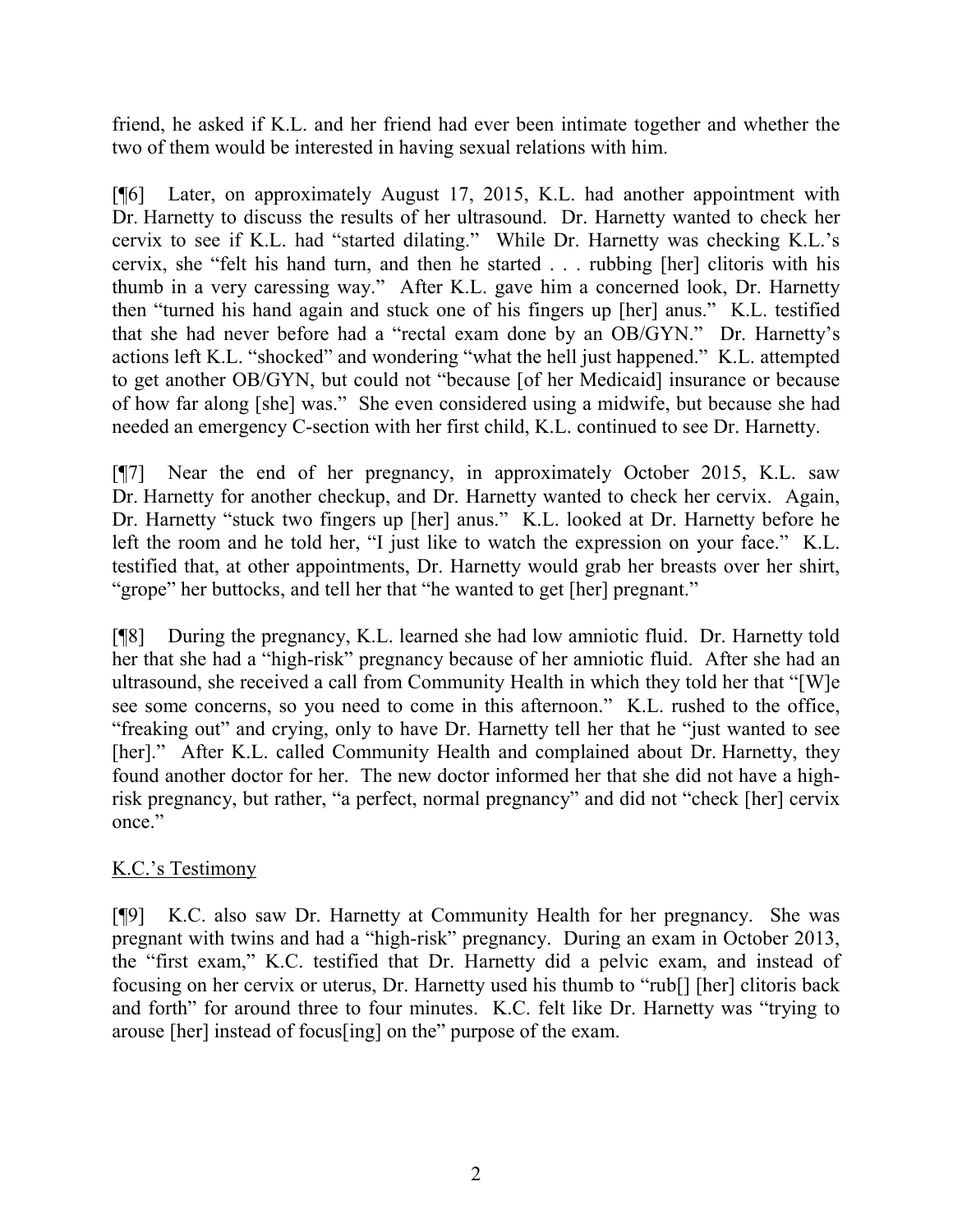[¶10] At another exam in December 2013, or January 2014, the "last exam," K.C. testified that Dr. Harnetty examined her again to "check on [her] contractions." And, again, Dr. Harnetty focused instead on "rubbing against [her] clitoris." K.C. testified that she was "scared." K.C. had never had an OB/GYN rub or touch her clitoris during an exam.

[¶11] K.C. explained that she undressed and allowed Dr. Harnetty to do the exams on her because he was the doctor and "you kind of have to." While he was rubbing her clitoris, she knew "something" was "wrong" but didn't know how to stop it because of the "delicate situation [of] being pregnant" and because she had a high-risk pregnancy. She felt like she had to "get through" it. She would not have let Dr. Harnetty do these things to her if "he wasn't [her] doctor."

### The Charges, Verdict, and Sentence

[¶12] The State initially charged Dr. Harnetty with three counts of second-degree sexual assault and one count of third-degree sexual assault against K.L., and three counts of second-degree sexual assault against  $K.C.^2$  $K.C.^2$  The State charged the second-degree sexual assaults under Wyo. Stat. Ann. § 6-2-303(a)(vi) (LexisNexis 2013), the "position of authority" subsection:

> (a) Any actor who inflicts sexual intrusion on a victim commits sexual assault in the second degree if, under circumstances not constituting sexual assault in the first degree:

(vi) The actor is in a position of authority over the victim and uses this position of authority to cause the victim to submit[.]

[¶13] At the beginning of the trial, the district court raised concerns with Counts 7 and 8 because they contained identical language. Both concerned second-degree sexual assaults of K.C. On the second day of trial, the State moved to amend Count 7 as the "first time" and Count 8 as the "last time." Dr. Harnetty objected given the late stage of the proceedings. The district court took the matter under advisement. On the fourth day of trial, the State and Dr. Harnetty agreed the State would dismiss Count 7 and "Count Eight [would] be amended as [the State] requested of the Court." The court granted that motion.

<span id="page-3-0"></span><sup>&</sup>lt;sup>2</sup> The State also charged him with five counts of sexual assault against four other victims. The jury acquitted Dr. Harnetty of these other charges which will only be referenced where relevant.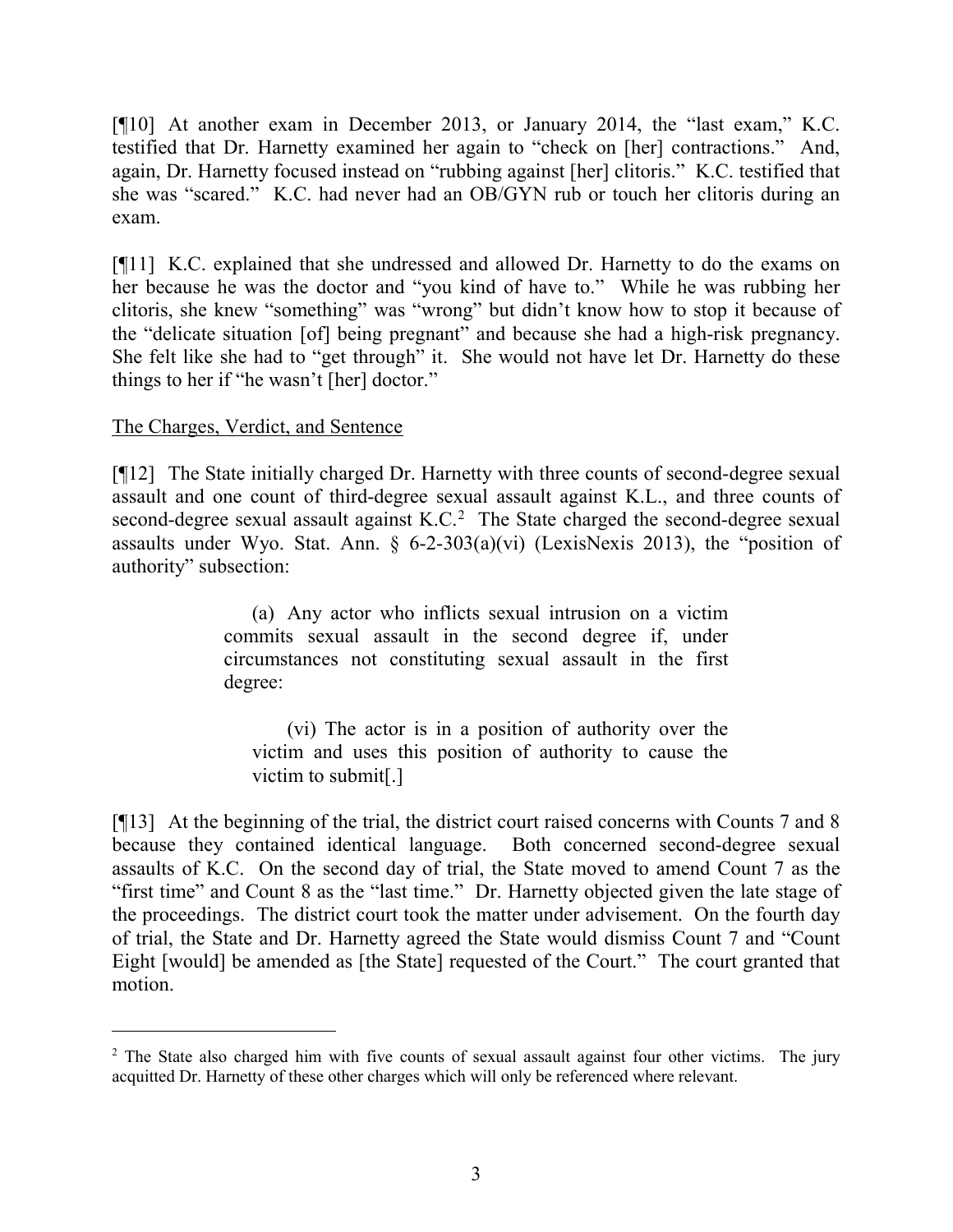[¶14] The jury convicted Dr. Harnetty of one count of second-degree sexual assault against K.L. (Count 6), and one count of second-degree sexual assault against K.C. (Count 8). The district court sentenced him to consecutive terms of ten to fifteen years on each count. Additional facts and proceedings are discussed below as necessary.

## *DISCUSSION*

## *I. The State presented sufficient evidence that Dr. Harnetty was in a position of authority*

[¶15] Dr. Harnetty contends that the State did not present sufficient evidence he was in a position of authority. He argues the legislature did not intend to include an OB/GYN within the "position of authority" subsection of the sexual assault statutes.

## **A. Standard of Review**

[¶16] To evaluate whether the State provided sufficient evidence to meet its burden, we "'examine and accept as true the evidence of the prosecution together with all logical and reasonable inferences to be drawn therefrom.'" *Kite v. State*, 2018 WY 94, ¶ 35, 424 P.3d 255, 265 (Wyo. 2018) (quoting *Pearson v. State*, 2017 WY 19, ¶ 10, 389 P.3d 794, 796 (Wyo. 2017)). "We disregard any evidence that conflicts with the State's evidence." *Villarreal v. State*, 2017 WY 81, ¶ 26, 398 P.3d 512, 520 (Wyo. 2017) (citing *Pena v. State*, 2015 WY 149, ¶ 16, 361 P.3d 862, 866 (Wyo. 2015)). After examining the State's evidence, whether direct or circumstantial, the sole inquiry is "whether a rational trier of fact could find that the essential elements of a crime were proven beyond a reasonable doubt." *Flores v. State*, 2017 WY 120, ¶ 12, 403 P.3d 993, 996 (Wyo. 2017); *see also Villarreal*, 2017 WY 81, ¶ 26, 398 P.3d at 520.

## **B. An OB/GYN is in a position of authority over patients during an examination**

[¶17] Under the second-degree sexual assault statute at issue, the State had to prove Dr. Harnetty inflicted sexual intrusion on K.L. and K.C. while in a position of authority and that he used that authority to cause the victims to submit. Wyo. Stat. Ann. § 6-2-  $303(a)(vi)$ . "Position of authority" is defined as:

> [T]hat position occupied by a parent, guardian, relative, household member, teacher, employer, custodian or any other person who, by reason of his position, is able to exercise significant influence over a person[.]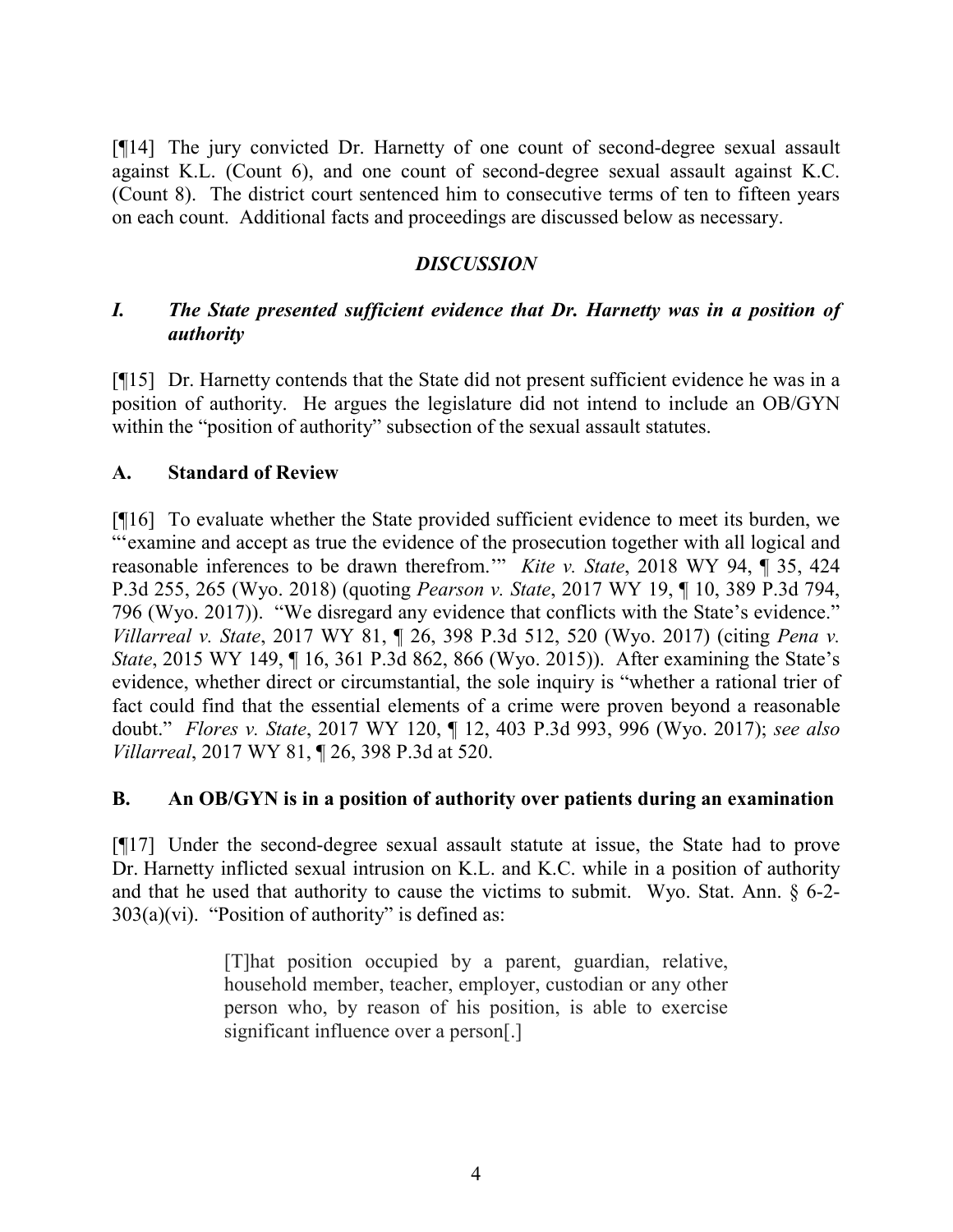Wyo. Stat. Ann. § 6-2-301(a)(iv). Dr. Harnetty does not fall within the enumerated categories. The issue is whether an OB/GYN is "by reason of his position, [] able to exercise significant influence over a [patient]."

[¶18] The term "authority" as used in the statute "mean[s] an externally granted power, not a self-generated control." *Scadden v. State*, 732 P.2d 1036, 1042 (Wyo. 1987). "Wyoming's statute is exceptionally inclusive both as written and as construed in *Scadden*." *Faubion v. State*, 2010 WY 79, ¶ 19, 233 P.3d 926, 931 (Wyo. 2010). We have previously determined the extent to which the "position of authority" statute applies to those in the medical, or a related, field. In *Faubion v. State*, we held that a chiropractor holds a position of authority because a chiropractor "is governed by statute, there is a fiduciary or trust relationship between a patient and his healers, and chiropractors govern themselves by a variety of ethical codes." *Rogers v. State*, 2015 WY 48, ¶ 14, 346 P.3d 934, 938 (Wyo. 2015) (discussing *Faubion*, 2010 WY 79, ¶ 18, 233 P.3d at 931).

[¶19] In *Baldes v. State*, we concluded that a certified nursing assistant was in a position of authority:

> Although there are distinct differences between the job duties of a chiropractor [as in *Faubion*] and a certified nurse assistant, when we focus on the power and control aspects of those positions with respect to the clients or patients they serve, the same reasoning applies. *Power differentials exist in professional situations in which a service provider has knowledge, experience, and authority that the client seeks and needs from the provider***.** *In a situation involving a provider of medical services, a client may be rendered exceptionally vulnerable by the nature of the illness or disability for which he seeks services*.

2012 WY 67, ¶ 11, 276 P.3d 386, 389 (Wyo. 2012) (emphasis added). Finally, in *Solis v. State*, we held that a massage therapist occupies a position of authority because the victim "needed the services" of the defendant, the defendant held himself out as a massage therapist who could competently render those services, and, "[i]mportantly," the victim trusted the defendant and followed his instructions during the session. 2013 WY 152, ¶ 34, 315 P.3d 630-31 (Wyo. 2013).

[¶20] The "power differential" between OB/GYN and patient is perhaps even more pronounced and leads us to conclude that an OB/GYN occupies a position of authority. As was the chiropractor in *Faubion*, a physician's conduct is governed by statute and an ethical code. *See* Wyo. Stat. Ann. §§ 33-26-101 through 601 (LexisNexis 2013); *The*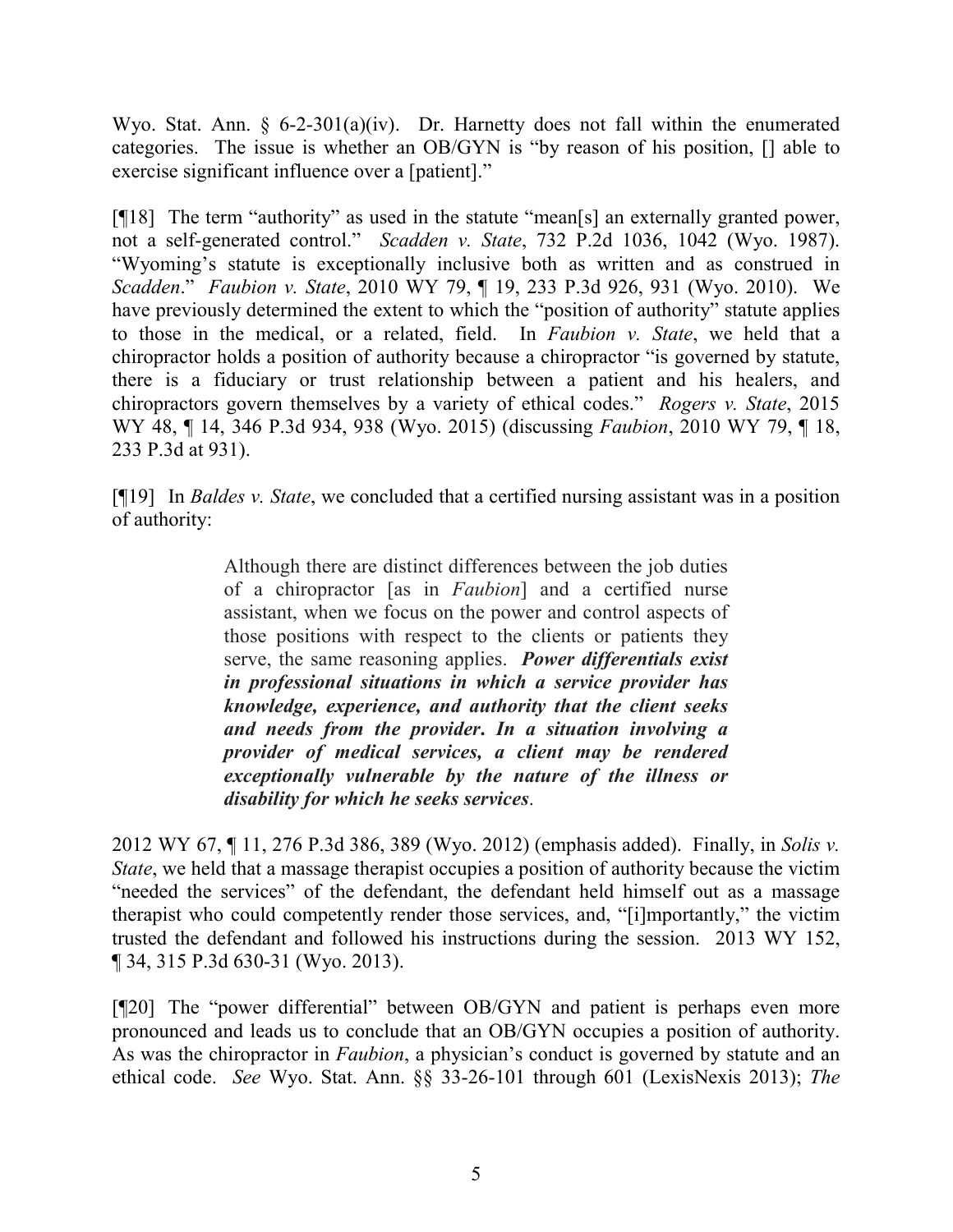*Code of Medical Ethics of the American Medical Association*. An AMA Code of Medical Ethics opinion calls consensual sexual relations with patients "unethical" because they "may exploit the vulnerability of the patient." *See* AMA, Code of Medical Ethics Opinion 9.1.1, available at https://www.ama-assn.org/deliveringcare/ethics/romantic-or-sexual-relationships-patients (last visited on February 25, 2019).

[¶21] A pregnant woman who seeks the services, advice, and treatment of an OB/GYN places a great deal of trust in that health care provider. *Baldes*, 2012 WY 67, ¶ 11, 276 P.3d at 389 ("In a situation involving a provider of medical services, a client may be rendered exceptionally vulnerable by the nature of the illness or disability for which he seeks services."). In this case, the State's expert witness, Dr. Stephen Rotholz, an OB/GYN, testified:

> Q: Is it fair to say that there's a fairly high position of trust between the doctor and the patient?

A: Huge, yeah.

He also characterized the patient/OB/GYN relationship as "hierarchical." Even Dr. Harnetty's expert witness conceded that "maybe other people perceive" that an OB/GYN is in a "position of authority."

[¶22] K.L. testified that she went to see Dr. Harnetty whenever he told her to because she had been led to believe she had a "high-risk" pregnancy. On one occasion, K.L. rushed to see Dr. Harnetty after she received a call from Community Health about "some concerns" with her ultrasound, only to have Dr. Harnetty tell her it was just so he could see her. Later, K.L. found out from her new doctor that she, in fact, had a "perfect, normal pregnancy."

[¶23] K.C. testified that she allowed Dr. Harnetty to examine her the way he did because "you kind of have to," and that she would not have allowed him to touch her like that if he had not been her doctor. When Dr. Harnetty began to assault her, K.C. felt like she could not do anything because of the "delicate situation [of] being pregnant" and her high-risk pregnancy.

[¶24] Other than asserting that "*Faubion v. State*, *Baldes v. State* and *Solis v. State* were wrongly decided," Dr. Harnetty does not explain why we should overrule those decisions. Rather, he argues the legislature did not intend to include "health care providers" under the position of authority statute because of another subsection of the second-degree sexual assault statute. Before July 1, 2018, the second-degree sexual assault statute included subsection (a)(viii), which applied if the "actor inflicts sexual intrusion in treatment or examination of a victim for purposes or in a manner substantially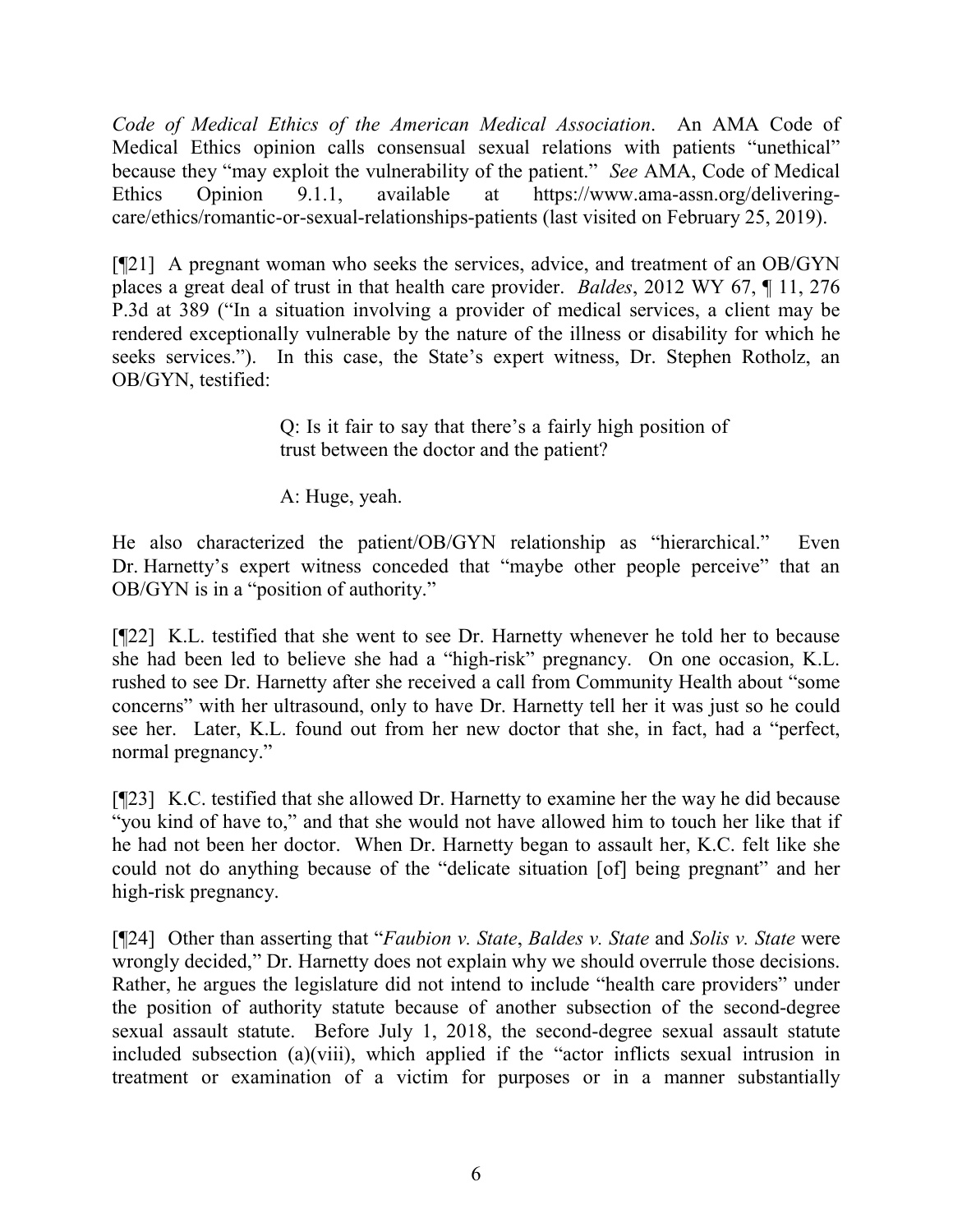inconsistent with reasonable medical practices." Wyo. Stat. Ann. § 6-2-303(a)(viii) (LexisNexis 2014 Supp.). In 2018, the legislature repealed subsection (a)(viii) and added the term "health care provider" to the position of authority subsection— $(a)(iv)$ . Wyo. Stat. Ann. § 6-2-301(a)(iv). Dr. Harnetty contends that the State should have charged him under the subsection concerning treatment or examination, then (a)(viii). He posits that since the position of authority subsection did not include "health care provider" at the time of his conduct, the legislature did not intend for the position of authority subsection to include any type of "health care provider" until it amended the statute in 2018.<sup>[3](#page-7-0)</sup> Instead, he argues, only (a)(viii) governed his conduct at the time.

[¶25] It is not the defendant's prerogative to choose the crimes the State charges. *See, e.g.*, *Derksen v. State*, 845 P.2d 1383, 1388 (Wyo. 1993). The State has the "exclusive power to determine who to charge with a crime and with what crime to charge them." *DeLeon v. State*, 896 P.2d 764, 768 (Wyo. 1995) (citation omitted). Our prior cases in *Faubion*, *Baldes*, and *Solis* have held that medical providers can hold a position of authority because of the type of relationship they have with their patients. "When this Court interprets a statute and the legislature makes no material legislative change in the provision thereafter, the legislature is presumed to acquiesce in the Court's interpretation." *In re ANO*, 2006 WY 74, ¶ 14, 136 P.3d 797, 801 (Wyo. 2006) (citation omitted). Since our decisions in *Faubion*, *Baldes*, and *Solis*, the legislature has not attempted to override these decisions by amending the statute.<sup>[4](#page-7-1)</sup> As *Faubion*, *Baldes*, and *Solis* demonstrate, together with the facts in this case, an OB/GYN holds a position of authority over a patient. The State presented sufficient evidence to sustain Dr. Harnetty's convictions in this case.

## *II. The district court did not err when it rejected Dr. Harnetty's proposed theory of defense instruction*

[¶26] Dr. Harnetty proposed a theory of defense instruction that would have instructed the jury it had to conclude beyond a reasonable doubt that his conduct was "substantially inconsistent with reasonable medical practices" to convict him. His proposed instruction sought to require the State to prove that he violated subsection (a)(viii) discussed above. Because this was not a proper theory of defense, but rather an attempt to instruct the jury

<span id="page-7-0"></span><sup>&</sup>lt;sup>3</sup> Dr. Harnetty appears to support his argument by asserting that an "OB/GYN examination entails sexual intrusion." Such a proposition is hardly disputable. However, to prove "sexual intrusion" under the sexual assault statutes, the State must prove that the intrusion "can reasonably be construed as being for the purposes of sexual arousal, gratification or abuse[.]" Wyo. Stat. Ann. § 6-2-301(a)(vii)(A). Dr. Harnetty does not contend the State failed to present sufficient evidence that his conduct meets this definition.

<span id="page-7-1"></span><sup>4</sup> Although the decision in *Solis* did not deal directly with the now repealed subsection (a)(viii), in that case, the State charged the defendant with violating both subsection (a)(vi) and (a)(viii), and the jury convicted him of both. *Solis*, 2013 WY 152, ¶ 1, 315 P.3d at 625.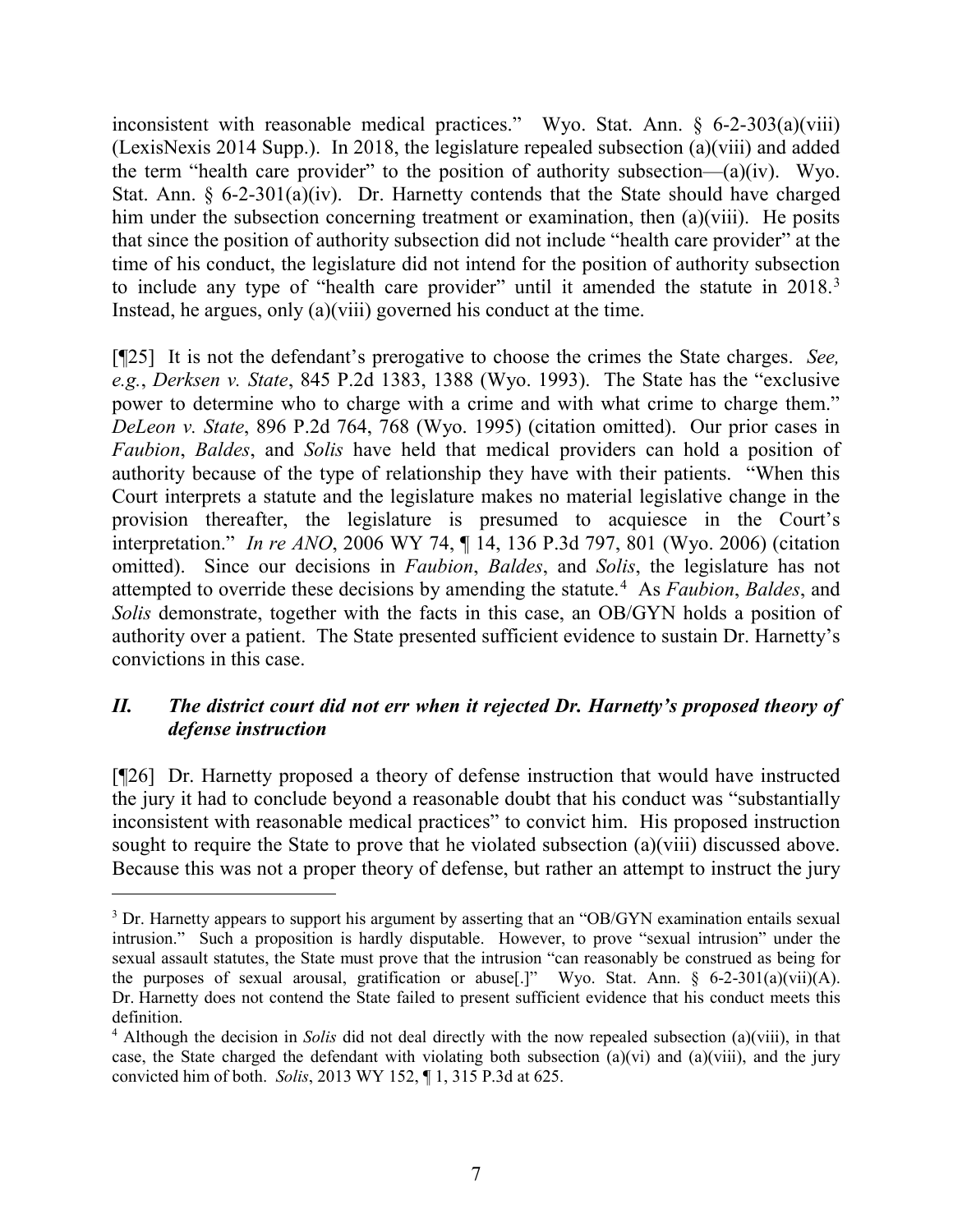on a crime which the State did not charge, the district court did not err when it rejected Dr. Harnetty's proposed instruction.

### **A. Standard of Review**

[¶27] A defendant has a due process right to a theory of defense instruction. *See Bouwkamp v. State*, 833 P.2d 486, 490 (Wyo. 1992). We review a district court's rejection of a proposed theory of defense instruction de novo. *McEuen v. State*, 2017 WY 15, 122, 388 P.3d 779, 784 (Wyo. 2017).

### **B. Dr. Harnetty's proposed theory of defense instruction was not a theory of defense to the crime charged**

[¶28] Dr. Harnetty proposed the following instruction as his theory of defense:

You are instructed that the Defendant believes that before you decide on the charges filed by the State, . . . you must first decide the following:

Wyoming Law provides that when an act of "intrusion" occurs "in treatment or examination of a victim," then the State must prove, beyond a reasonable doubt, that "sexual intrusion was for purposes which were substantially inconsistent with reasonable medical practices" or that "intrusion was performed in a manner which was substantially inconsistent with reasonable medical practices."

Defendant asserts that there is no dispute that each charged offense occurred during a medical examination by the Defendant, a properly licensed physician at the time of each examination. If you agree that any intrusion alleged in the Information occurred during medical examinations or treatment of any one or all of the victims, then you must determine if the purpose or manner of each intrusion was substantially inconsistent with reasonable medical practices.

If you find any intrusion was **not** "substantially inconsistent with reasonable medical practices", then you must find Dr. Paul Harnetty **Not Guilty** as to that charge.

(Emphasis in original.)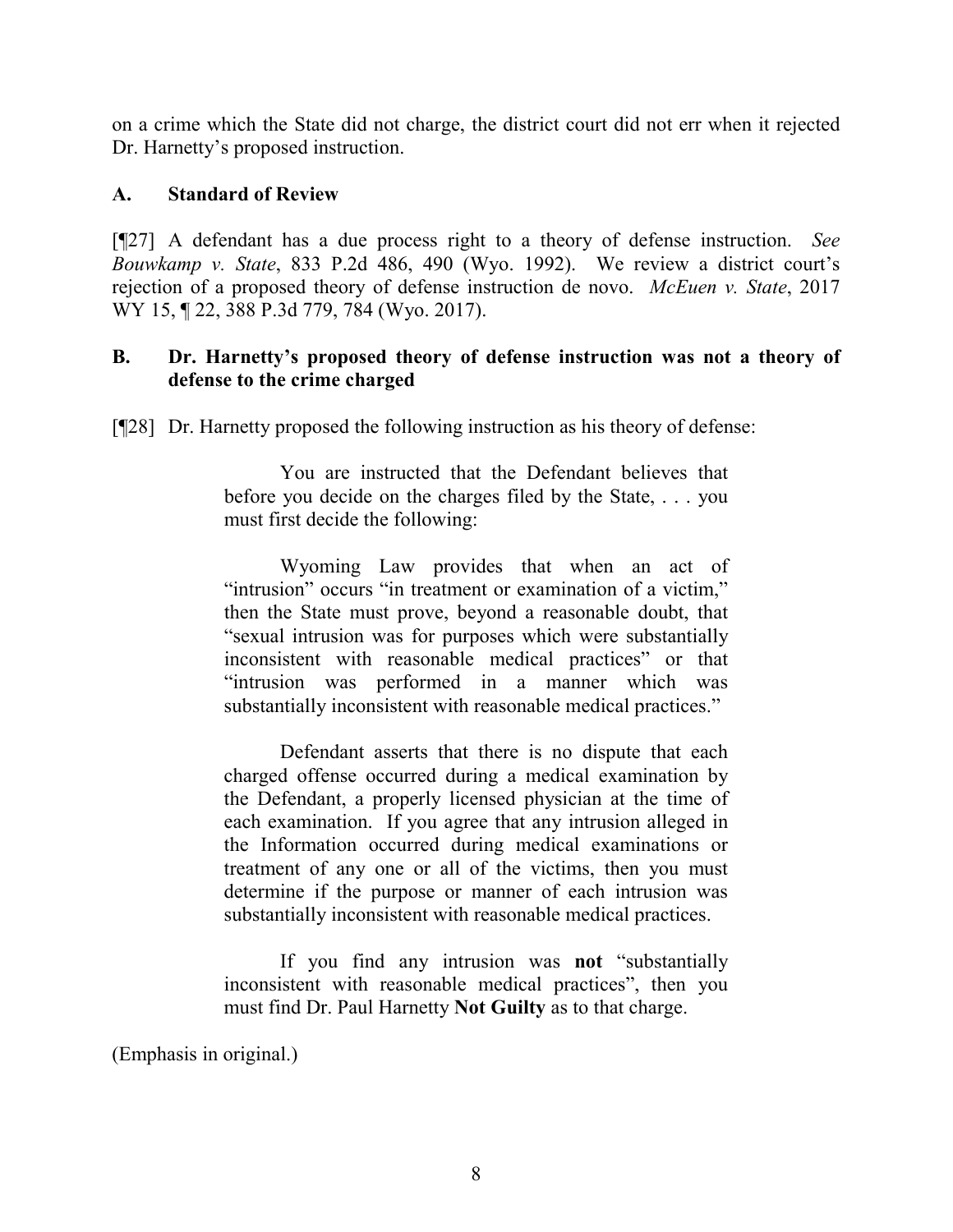[¶29] A proper theory of defense instruction must "sufficiently inform the jury of the theory of defense," and there must be "competent evidence" to support that theory of defense. *Bruce v. State*, 2015 WY 46, ¶ 79, 346 P.3d 909, 932 (Wyo. 2015) (citation omitted). We review whether there is "competent" evidence to support a proposed theory of defense applying the same standard we apply to review sufficiency of the evidence appeals. *Id.* at ¶ 80, 346 P.3d at 932-33. A court may properly reject a proposed theory of defense instruction if it is "erroneous, confusing, argumentative, or if the instruction unduly emphasizes one aspect of the case, the law, or the defendant's version of the events." *Id.* at ¶ 79, 346 P.3d at 932. All of these questions assume that the theory at issue is, in fact, a recognized theory of defense. *See Bouwkamp*, 833 P.2d at 490. Requesting that the jury be instructed on a crime the State has not charged is not a theory of defense. *Id.* ("Suggestion of an alternative charge is not a defense to the crime being prosecuted."). An alternative charge "may offer the jury a different way to interpret the facts, but does not present a defense[.]" *Id.*

[¶30] Dr. Harnetty's proposed instruction was not a proper theory of defense instruction. Instead, it was a request that the State prove an element that is not included within the position of authority subsection charged. A defendant does not have a due process right to have the court instruct the jury on a crime for which he is not charged under and is not otherwise a lesser-included offense. Consequently, the district court did not err when it rejected the instruction.<sup>[5](#page-9-0)</sup>

# *III. The district court did not err when it denied Dr. Harnetty's post-trial motion for arrest of judgment*

[¶31] After the verdict, Dr. Harnetty filed a Rule 34 motion for arrest of judgment regarding Count 8, which dealt with K.C. Essentially, he argued the State's testimony at the preliminary hearing did not match K.C.'s testimony at trial. However, because his motion did not challenge the district court's jurisdiction over the offense or argue that the Information did not state sufficient facts to constitute an offense, the district court properly denied his motion.

# **A. Standard of Review**

[¶32] We have never stated the appropriate standard of review for a motion for arrest of judgment. We have stated, however, that "'[t]he standard of review of a post-trial motion is abuse of discretion.'" *Harlow v. State*, 2003 WY 47, ¶ 70, 70 P.3d 179, 202 (Wyo.

<span id="page-9-0"></span> <sup>5</sup> Because we conclude that Dr. Harnetty's proposed theory of defense instruction was not a proper theory of defense, we do not reach the State's alternative argument that the district court appropriately rejected Dr. Harnetty's proposed instruction as an untimely submission under the district court's criminal case management order.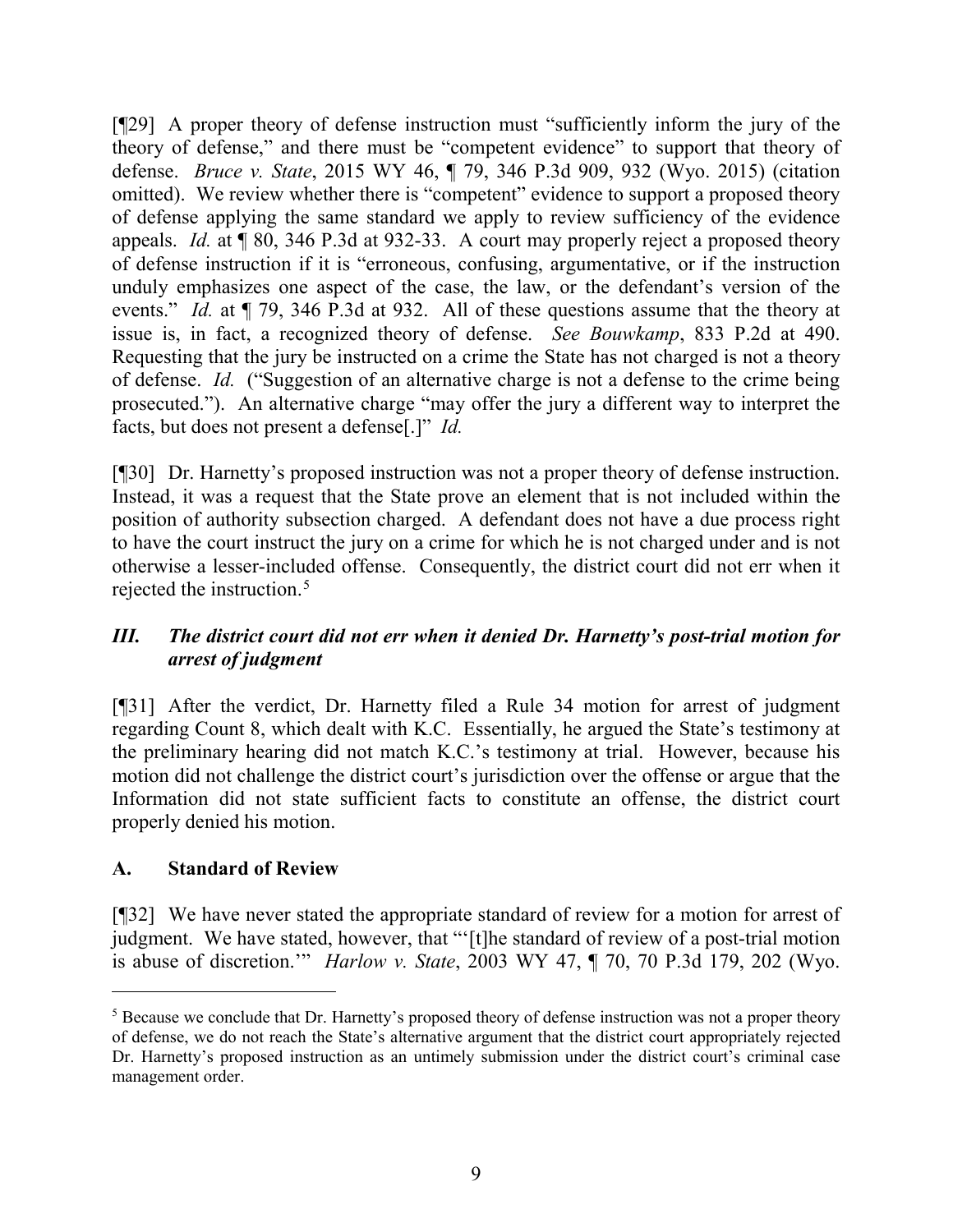2003) (quoting *Watson v. State*, 722 So.2d 475, 480 (Miss. 1998)). Similarly, we use our abuse of discretion standard when we review the denial of a Rule 33 motion for a new trial. *Hill v. State*, 2016 WY 27, ¶ 42, 371 P.3d 553, 564-65 (Wyo. 2016). Because a motion for arrest of judgment is similar to a motion for a new trial that seeks to set aside the verdict, we conclude the abuse of discretion standard applies. "An abuse of discretion does not occur unless a court has acted in a manner which exceeds the bounds of reason under the circumstances." *Anderson v. State*, 2018 WY 6, ¶ 11, 408 P.3d 1148, 1151 (Wyo. 2018) (citations omitted). $6$ 

### **B. Dr. Harnetty's motion did not allege that the district court lacked jurisdiction or that the State failed to charge an offense**

[¶33] At the preliminary hearing, Detective Sarah Nelson was the State's sole witness. The charges relating to K.C. had a date range of between August 1, 2013, and January 31, 2014. Detective Nelson testified that K.C. told her that Dr. Harnetty assaulted her a "couple times . . . during both of her pelvics[.]" Detective Nelson testified that K.C. said her pelvic exams were in September 2013 and October 2013. At trial, K.C. testified that she was assaulted twice—the "first time" in October 2013, and the "last time" in December 2013, or January 2014. During the trial, the State moved to dismiss Count 7 and amend Count 8 to state "the last time," and Dr. Harnetty did not object. The jury convicted him of Count 8.

[¶34] After the trial, Dr. Harnetty filed a Rule 34 motion for arrest of judgment. He cited to the discrepancy between Detective Nelson's testimony at the preliminary hearing and K.C.'s testimony at trial. Because Dr. Harnetty's motion did not go to the court's jurisdiction and did not argue that the Information failed to charge an offense, as required by Rule 34, the court denied the motion. On appeal, Dr. Harnetty argues that, because Detective Nelson's testimony at the preliminary hearing differed from K.C.'s testimony at trial regarding the "last time," he never received a preliminary hearing on Count 8.

[¶35] Rule 34 of the Wyoming Rules of Criminal Procedure states:

<span id="page-10-0"></span> <sup>6</sup> The State asserts that, assuming any error occurred, Dr. Harnetty invited the error because he "failed to request a bill of particulars [as to Count 8], and he stipulated to the amendment." We disagree. The State does not provide any authority that the failure to request a bill of particulars, even where appropriate, equates to invited error when the defendant raises an issue on appeal regarding the charging documents. Moreover, when the State discussed amending the Information to clarify that Count 8 dealt with the "last time" on the second and fourth day of trial, Dr. Harnetty, at best, acquiesced to the State's motion. This does not warrant application of the invited error doctrine. *See Mraz v. State*, 2016 WY 85, ¶ 64, 378 P.3d 280, 294 (Wyo. 2016) (refusing to apply invited error when the defendant's alleged invited error took the form of agreeing with the prosecutor's plan of action and "'not an act of such independent intent that . . . [can be viewed] as a complete waiver of the error now alleged on appeal'") (quoting *Vaught v. State*, 2016 WY 7, ¶ 35, 366 P.3d 512, 520 (Wyo. 2016)).